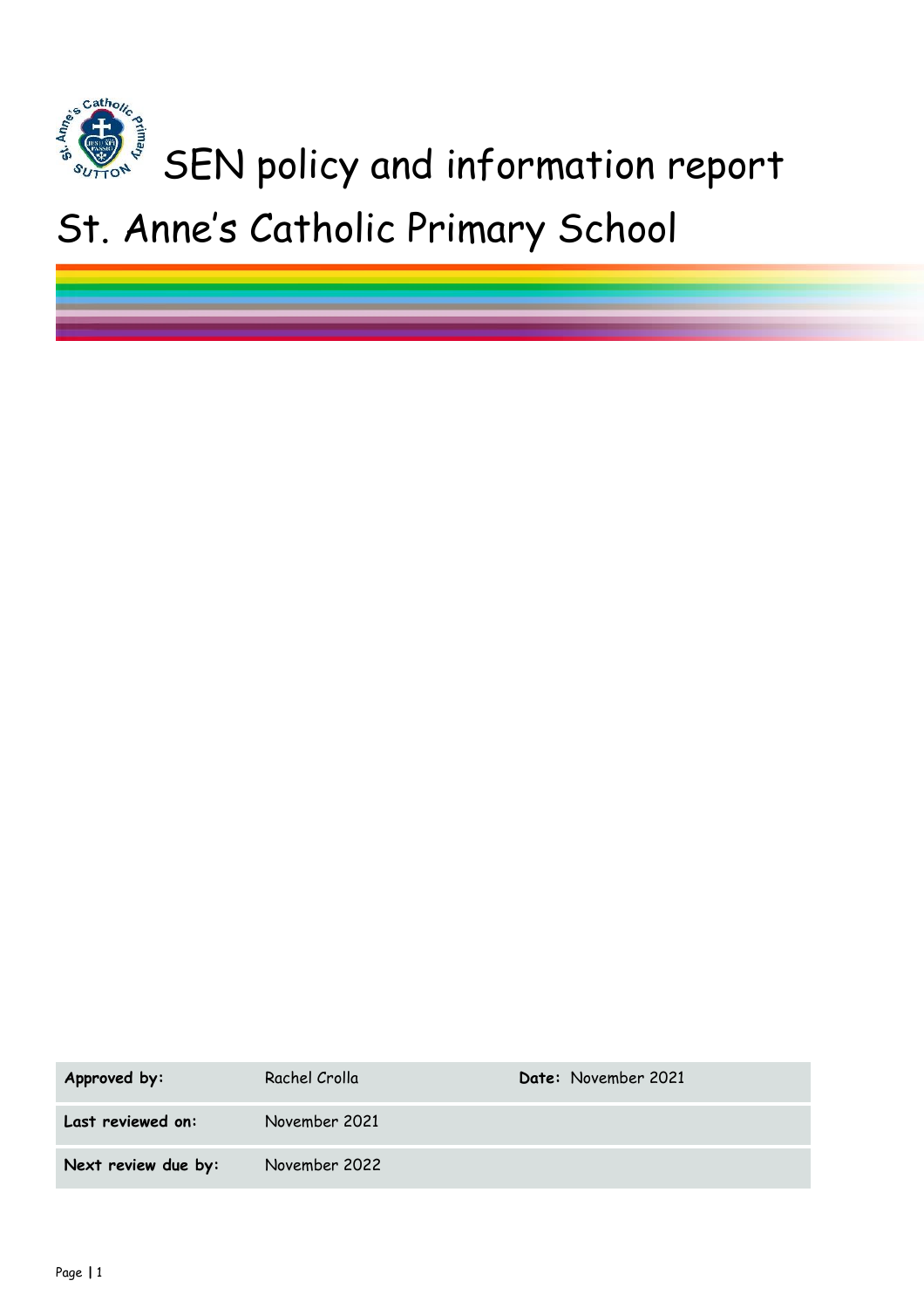# **Contents**

# <span id="page-1-0"></span>**1. Aims**

Our SEN policy and information report aims to:

Set out how our school will support and make provision for pupils with special educational needs (SEN)

Explain the roles and responsibilities of everyone involved in providing for pupils with SEN

At. St Anne's, our intent and vision for all our children, whether with SEND or not, is to leave as confident, skilled and resilient young people. We recognise that all pupils are entitled to quality provision and we strive to work in partnership with parents and outside agencies that will enable them to achieve their potential.

- We believe in positive intervention, removing barriers to learning, raising expectations and levels of achievement. It is important that each child, whether SEND or not, are provided with a positive educational experience. Our school recognise there are particular groups of pupils whose circumstances require additional consideration by those who work with them to support their SEN.
- We value pupil voice and parental voice and strive to give our young people the best chances, with support being put into place to enable them to develop a positive sense of self-worth and achievement for their level. We nurture all our children to develop their own confidence and resilience in their surrounding environment, and we positively seek advice and guidance from more knowledgeable professionals whilst incorporating experience from our own highly trained staff.

# <span id="page-1-1"></span>**2. Legislation and guidance**

This policy and information report is based on the statutory [Special Educational Needs and Disability \(SEND\)](https://www.gov.uk/government/uploads/system/uploads/attachment_data/file/398815/SEND_Code_of_Practice_January_2015.pdf)  [Code of Practice](https://www.gov.uk/government/uploads/system/uploads/attachment_data/file/398815/SEND_Code_of_Practice_January_2015.pdf) and the following legislation:

- > [Part 3 of the Children and Families Act 2014](http://www.legislation.gov.uk/ukpga/2014/6/part/3), which sets out schools' responsibilities for pupils with SEN and disabilities
- <span id="page-1-2"></span>> [The Special Educational Needs and Disability Regulations 2014](http://www.legislation.gov.uk/uksi/2014/1530/contents/made), which set out schools' responsibilities for education, health and care (EHC) plans, SEN co-ordinators (SENDCOs) and the SEN information report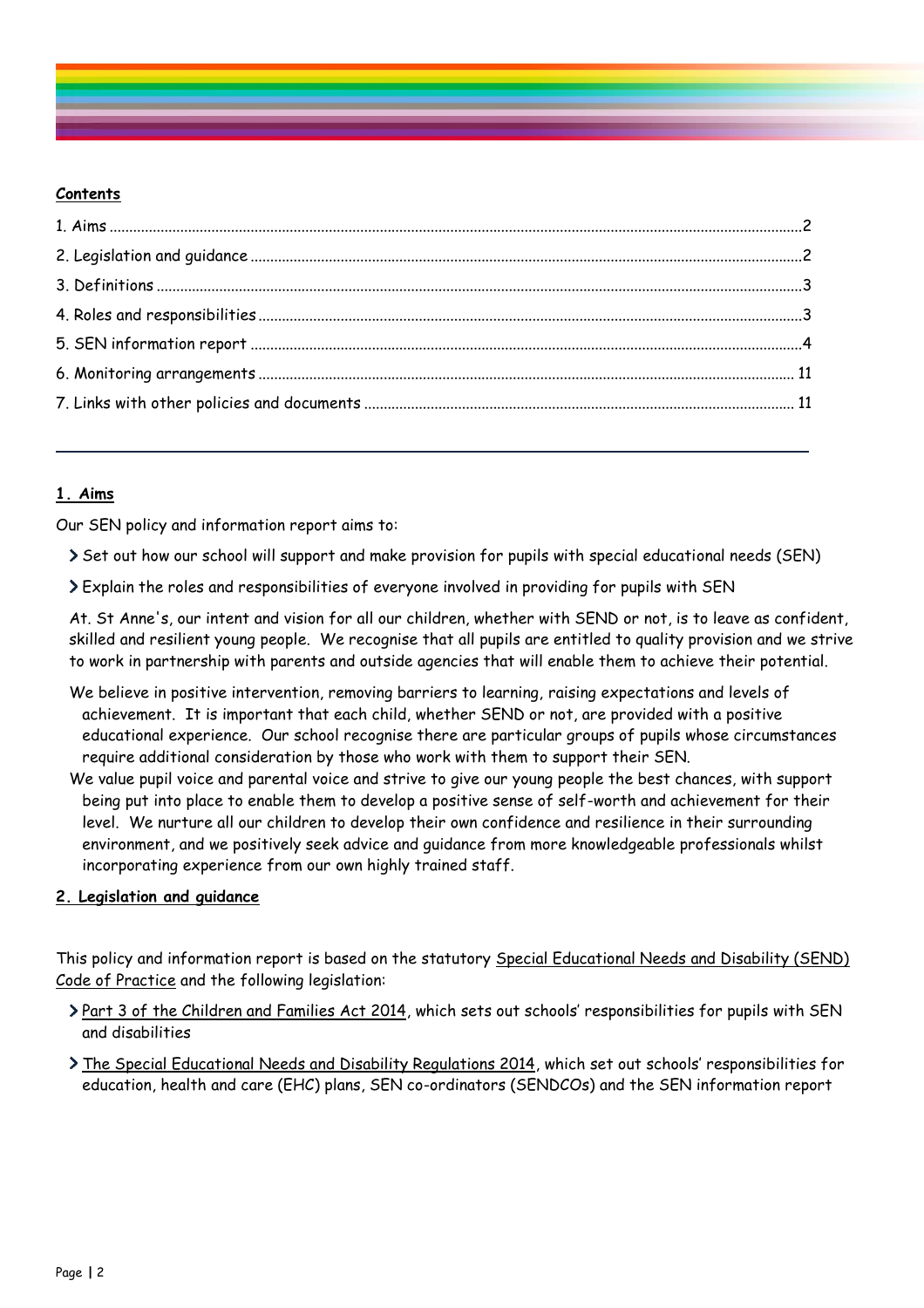# **3. Definitions**

A pupil has SEN if they have a learning difficulty or disability which calls for special educational provision to be made for them.

They have a learning difficulty or disability if they have:

- A significantly greater difficulty in learning than the majority of the others of the same age, or
- A disability which prevents or hinders them from making use of facilities of a kind generally provided for others of the same age in mainstream schools

Special educational provision is educational or training provision that is additional to, or different from, that made generally for other children or young people of the same age by mainstream schools.

#### <span id="page-2-0"></span>**4. Roles and responsibilities**

## **4.1 The SENDCO**

The SENDCO is Mrs. Sarah Porter

They will:

- Work with the Headteacher (Rachel Crolla) and SEN governor (Carmel Foster) to determine the strategic development of the SEN policy and provision in the school
- Have day-to-day responsibility for the operation of this SEN policy and the co-ordination of specific provision made to support individual pupils with SEN, including those who have EHC plans
- Provide professional guidance to colleagues and work with staff, parents, and other agencies to ensure that pupils with SEN receive appropriate support and high-quality teaching
- Advise on the graduated approach to providing SEN support
- Advise on the deployment of the school's delegated budget and other resources to meet pupils' needs effectively
- Be the point of contact for external agencies, especially the local authority and its support services
- Liaise with potential next providers of education to ensure that the school meets its responsibilities under the Equality Act 2010 with regard to reasonable adjustments and access arrangements
- Ensure the school keeps the records of all pupils with SEN up to date

#### **4.2 The SEN governor**

The SEN governor will:

- Help to raise awareness of SEN issues at governing board meetings
- Monitor the quality and effectiveness of SEN and disability provision within the school and update the governing board on this
- Work with the Head Teacher and SENDCO to determine the strategic development of the SEN policy and provision in the school

#### **4.3 The headteacher**

The headteacher will:

- Work with the SENDCO and SEN governor to determine the strategic development of the SEN policy and provision within the school
- Have overall responsibility for the provision and progress of learners with SEN and/or a disability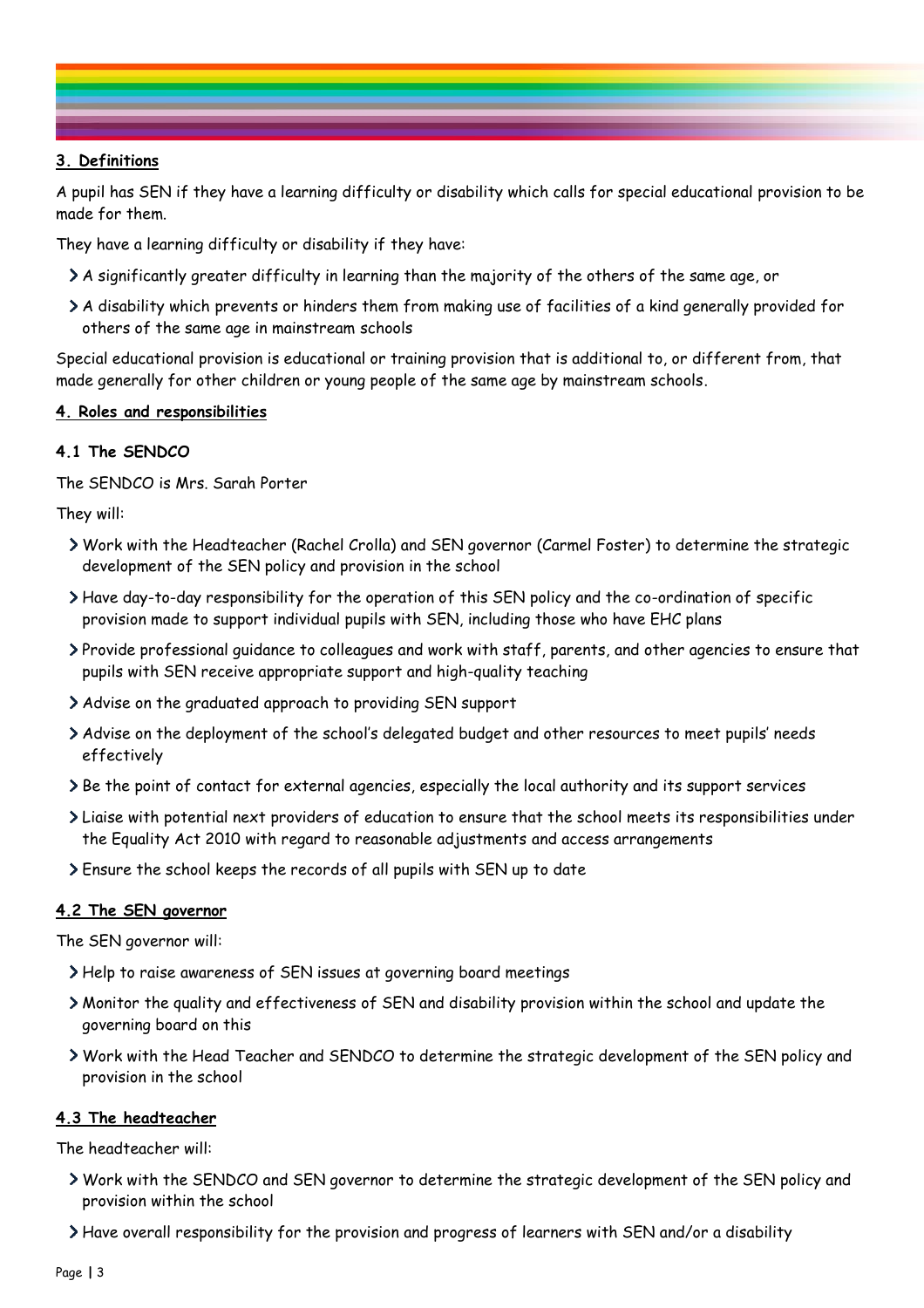# **4.4 Class teachers**

Each class teacher is responsible for:

- The progress and development of every pupil in their class
- Working closely with any Learning Support Assistants or specialist staff to plan and assess the impact of support and interventions and how they can be linked to classroom teaching
- Working with the SENDCO to review each pupil's progress and development and decide on any changes to provision
- Ensuring they follow this SEN policy

## <span id="page-3-0"></span>**5. SEN information report**

# **5.1 The kinds of SEN that are provided for**

Our school currently provides additional and/or different provision for a range of needs, including:

- Communication and interaction, for example, autistic spectrum disorder and speech and language difficulties
- Cognition and learning, for example, dyslexia and dyspraxia
- Social, emotional and mental health difficulties, for example, attention deficit hyperactivity disorder (ADHD)
- Sensory and/or physical needs, for example, visual impairments, hearing impairments and processing difficulties
- Moderate/severe/profound and multiple learning difficulties

# **5.2 Identifying pupils with SEN and assessing their needs**

All pupils at St Anne's receive quality first teaching and as per Statutory Guidance, The Code of Practice (2015), every teacher is a teacher of SEN. Teachers will co-ordinate findings with SENDCO and will inform parents when they are making special educational provision for a child.

A range of teaching styles are used to ensure that all children can access the curriculum, which is carefully matched to their academic, physical, emotional and social needs so that children may achieve high standards and make good progress for their abilities. All classes are supported by Learning Support Assistants and some children can access learning in small groups or have 1:1 supporting adults. When the needs arise, as part of the Graduated Response, there may be a combination of approaches to address targets identified for individual children such as small group or individual interventions that are carried out to target individual children's learning needs. The level of support individual children receive is dependent on their needs and often the needs of the children change over time.

At St Anne's class teachers regularly review and monitor the progress and attainment of the children. In addition to the close monitoring from teaching staff, pupil progress meetings are held every term with the Headteacher and Senior Leadership Team. Following these meetings, provision may be adjusted to meet identified needs. If a child continues to have difficulty with one or more aspects of their learning and or development - despite intervention, or if a child joins our school with a high level of need, then they may be considered to have special educational needs (SEN).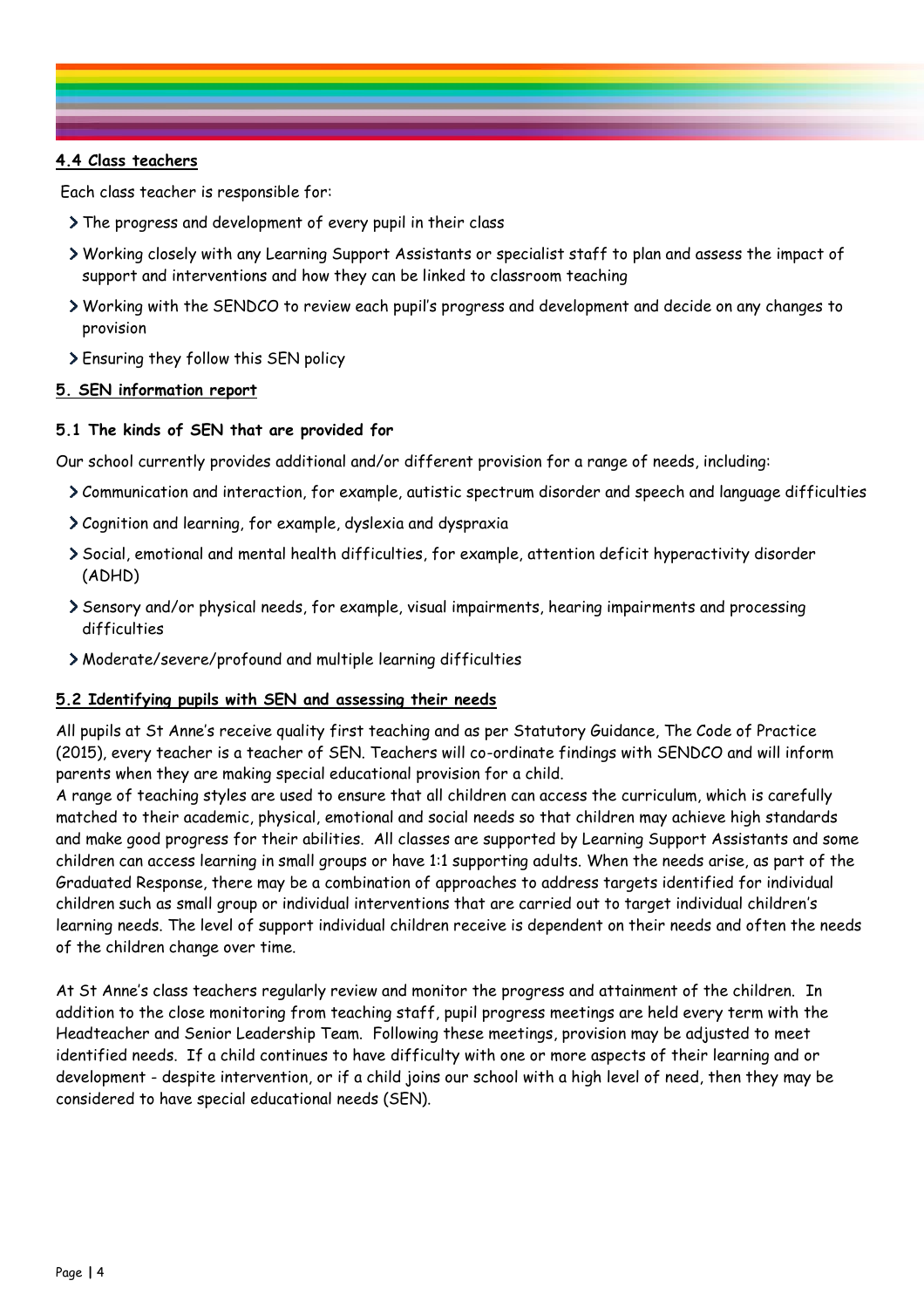

We will assess each pupil's current skills and levels of attainment on entry, which will build on previous settings and Key Stages, where appropriate. Class teachers will make regular assessments of progress for all pupils and identify those whose progress:

- Is significantly slower than that of their peers starting from the same baseline
- Fails to match or better the child's previous rate of progress
- Fails to close the attainment gap between the child and their peers
- Widens the attainment gap

This may include progress in areas other than attainment, for example, social needs.

Slow progress and low attainment will not automatically mean a pupil is recorded as having SEN.

When deciding whether special educational provision is required, we will start with the desired outcomes, including the expected progress and attainment, and the views and the wishes of the pupil and their parents. We will use this to determine the support that is needed and whether we can provide it by adapting our core offer, or whether something different or additional is needed.

# **5.3 Consulting and involving pupils and parents**

Parents and carers are consulted at each stage of the process and teaching staff will keep parents and carers informed of any decisions made relating to support your child may need. The School Inclusion Team meets regularly with all professionals from School Health, Speech and Language Therapy, Psychology Services and Behavioural Support Services. The school Inclusion team, SENDCO or child's class teacher will speak to parents and carers regarding any referrals to outside agencies which may be required to support your child's learning or which may be carried out as an intervention internally. The class teacher or SENDCO will also involve pupils in the process and gain their pupil voice.

We will have an early discussion with the pupil and their parents when identifying whether they need special educational provision. These conversations will make sure that:

- Everyone develops a good understanding of the pupil's areas of strength and difficulty
- We take into account the parents' concerns
- Everyone understands the agreed outcomes sought for the child
- Everyone is clear on what the next steps are

Notes of these early discussions will be added to the pupil's record and recorded on CPOMs and parents will be kept informed. We will formally notify parents when it is decided that a pupil will receive SEN support through letters.

# **5.4 Assessing and reviewing pupils' progress towards outcomes**

At St Anne's class teachers regularly review and monitor the progress and attainment of the children. In addition to the close monitoring from teaching staff, pupil progress meetings are held every term with the Headteacher and Senior Leadership Team. Following these meetings, provision may be adjusted to meet identified needs.

We will follow the graduated approach and the four-part cycle of **assess, plan, do, review**.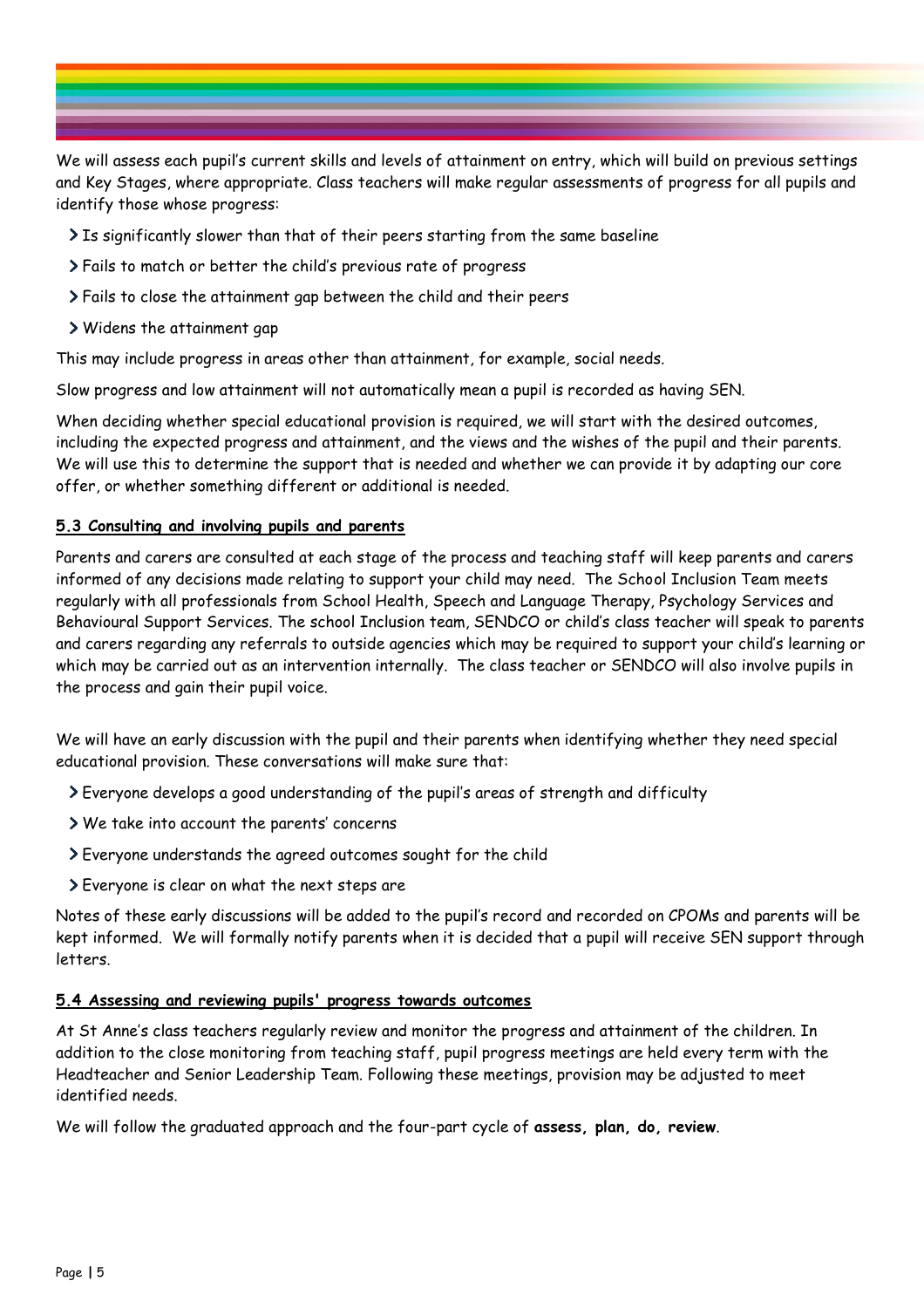The class or subject teacher will work with the SENDCO to carry out a clear analysis of the pupil's needs. This will draw on:

- The teacher's assessment and experience of the pupil
- Their previous progress and attainment or behaviour
- Other teachers' assessments, where relevant
- The individual's development in comparison to their peers and national data
- > The views and experience of parents
- > The pupil's own views
- Advice from external support services, if relevant

The assessment will be reviewed regularly.

All teachers and support staff who work with the pupil will be made aware of their needs, the outcomes sought, the support provided, and any teaching strategies or approaches that are required. We will regularly review the effectiveness of the support and interventions and their impact on the pupil's progress.

## **5.5 Supporting pupils moving between phases and preparing for adulthood**

We will share information with the school, college, or other setting the pupil is moving to. We will agree with parents and pupils which information will be shared as part of this.

At St.Anne's we encourage children to make preparations for readiness for life. Children are given transition times for entry into Early Years Foundation Stage (EYFS) for Nursery and Reception classes, their next classes or key stages and transition for new school will encouraged.

# **5.6 Our approach to teaching pupils with SEN**

St. Anne's is a fully inclusive school working together and with external agencies to share expertise and develop curriculums and interventions. All teaching staff and Learning Support Assistants (LSAs) have regular SEN continuing professional development (CPD) via INSET days, external training courses and staff meetings. Specialist training is delivered to staff when necessary. Some of this training includes aspects of Autistic Spectrum Disorder (ASD), speech, language and communication difficulties, hearing impairment, emotional and behavioural difficulties, Epipen, Epilepsy Training, Asthma and Team Teacch Training.

Teachers are responsible and accountable for the progress and development of all the pupils in their class. High-quality teaching is our first step in responding to pupils who have SEN. This will be differentiated for individual pupils.

We will also provide the following interventions internally:

Handwriting interventions Reading interventions Language Link Speech and Language Intervention Beating Dyslexia Funky Fingers Third Space Maths Catch Up Maths Insync handwriting intervention Communication Cook Book (Speech Language Communication Needs) Seedlings Sensory Programme Counselling Pastoral Support Social Stories.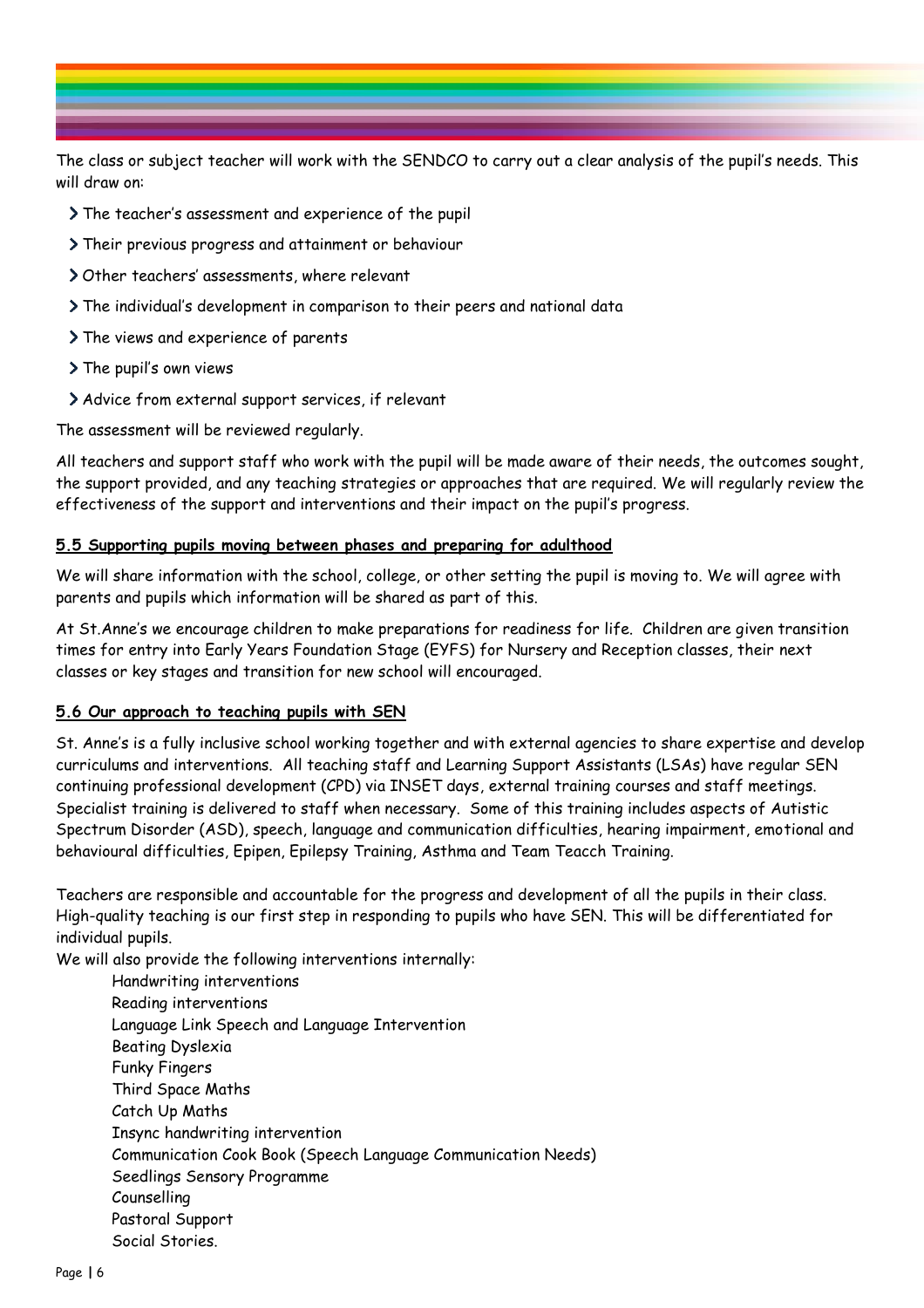

We will also consult outside agencies to support interventions:

Language and Social Communication Team (LASC) support for ASD and sensory processing Speech and Language Therapy Educational Psychology Occupational Therapy Behaviour Improvement Team (BIT) Dyslexia-First assessor assessments School Nurse and School Health CAHMS Barnardos Family eCAF Play Therapy Healthy Schools Bridge Centre Outreach services for support settling into Nursery and Reception Kelly Collins Counselling **SCOPE** Dream Big Sports for fine and gross motor development and After School Clubs.

# **5.7 Adaptations to the curriculum and learning environment**

At St. Anne's, and in line with School Impact Planning we strive to embed in practice our defined curriculum INTENT in order to further improve and sustain ambitious, high quality teaching and learning for all. We shall, through effective practice, embed St Anne's curriculum INTENT underpinned by wellbeing, metacognition and effective communication and define this through the implementation (curriculum sequencing, teaching and assessment) with a specific focus on progression of children's knowledge, skills and understanding across the curriculum. The impact will further improve the quality of teaching so that teaching and learning in all classes is consistently no less than good, with a particular focus on Maths and foundation subjects.

We make the following adaptations to ensure all pupils' needs are met:

- Differentiating our curriculum to ensure all pupils are able to access it, for example, by grouping, 1:1 work, teaching style, content of the lesson and regularly reviewing and doing work.
- Adapting our resources and staffing.
- Using recommended aids, such as laptops, coloured overlays, visual timetables, larger font, now and next boards, wobble cushions, timers, verbal prompts and PECS.
- Differentiating our teaching, for example, giving longer processing times, pre-teaching of key vocabulary, reading instructions aloud and ensuring correct font and papers are used.

# **5.8 Additional support for learning**

At St. Anne's there is differentiation that takes account of the children's differing abilities and needs. This could be: Providing additional TA support (we have fourteen Learning Support Assistants available to support our children), providing learning tasks that present different levels of challenge or particular specialist equipment for children to use. A specific Additional Needs programme, will be in place if required, that will meet the child's needs ensuring that progress is being made at the appropriate pace and level. Throughout the year there is regular monitoring carried out by the Senior Leadership Team of the targeted interventions and also by teachers who carry out assessments to provide additional information. There are Specialist ICT programs to support learning such as IDL and specialist intervention programmes such as Language Link, Beating Dyslexia, Catch Up Maths and Third Space Maths tutoring. Reports will be provided by other professional services as necessary to advise staff on any modifications needed to be made to the classroom environment and/or provision.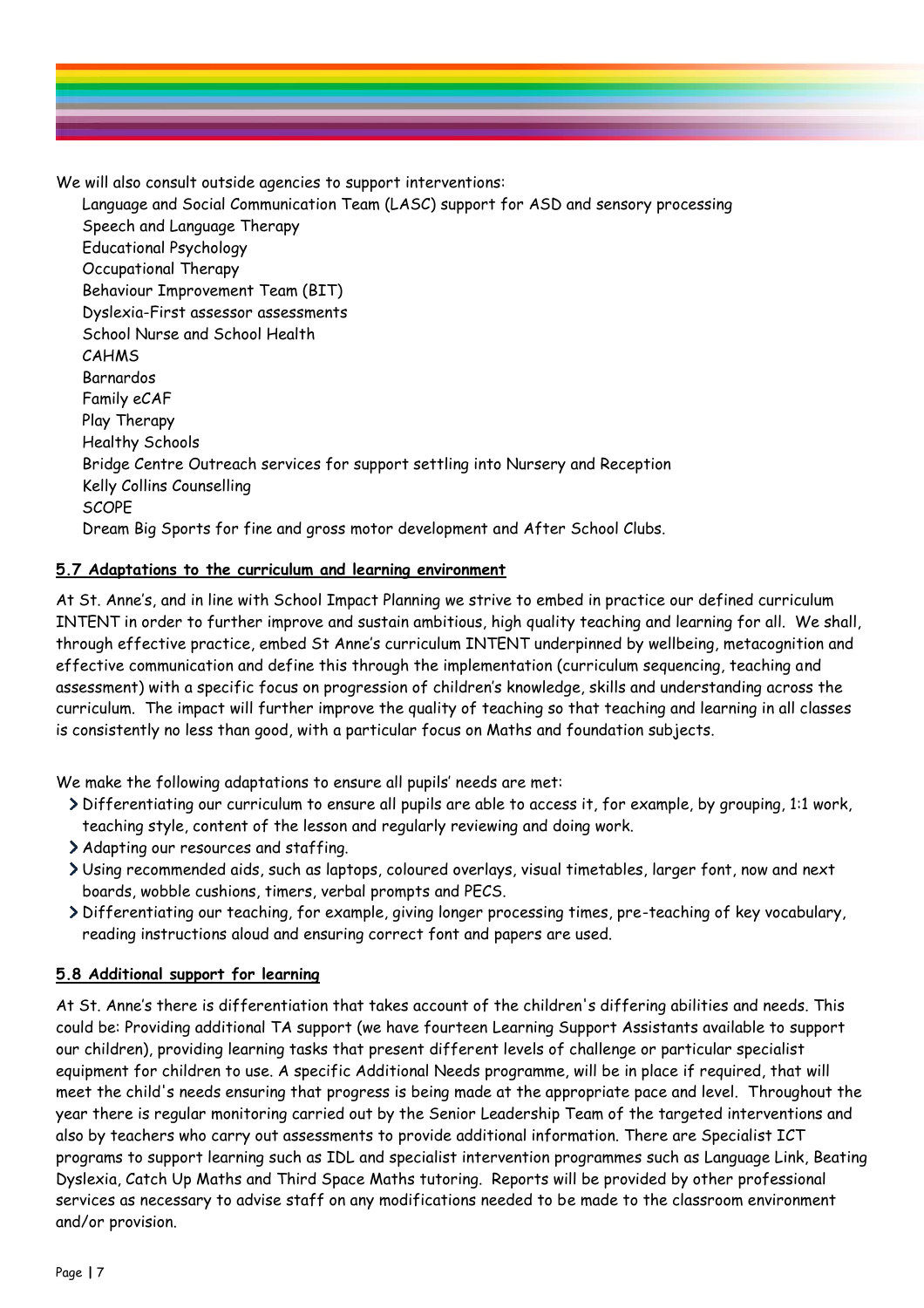Learning Support Assistants will support pupils on a 1:1 basis when they have an EHCP or when St. Anne's evaluates that this is necessary for an individual pupil.

Learning Support Assistants will support pupils in small groups when needs have been identified through teacher consultation or assessments carried out that suggest intervention needed. Interventions are well researched and measured for impact.

We work with the following agencies to provide support for pupils with SEN:

Language and Social Communication Team (LASC) support for ASD and sensory processing Neurodevelopmental Pathway Speech and Language Therapy Community Paediatrician EAL Services Educational Psychology Occupational Therapy Behaviour Improvement Team (BIT) Dyslexia-First assessor assessments Learning Support Services School Nurse and School Health CAHMS Barnardos Family EHAT and Early Help Play Therapy Healthy Schools Bridge Centre Outreach services for support settling into Nursery and Reception Counselling **SCOPF** Dream Big Sports for fine and gross motor development and After School Clubs. Virtual Care Social Care

# **5.9 Expertise and training of staff**

All teaching staff and Learning Support Assistants have regular SEN continuing professional development (CPD) via INSET days, external training courses and staff meetings. Specialist training is delivered to staff when necessary. Some of this training includes aspects of Autistic Spectrum Disorder (ASD), speech, language and communication difficulties, hearing impairment, emotional and behavioural difficulties, Epipen, Epilepsy Training, Asthma and Team Teacch Training. The Inclusion Team regularly attends training with the Local Authority and relevant professional agencies to ensure that the needs of all our SEND pupils are met. If necessary teachers and the Inclusion Team will meet with professionals to discuss and arrange any additional training needs.

Our SENDCO has five years experience in this role and has worked as a teacher for thirteen years.

They are allocated one day a week to manage SEN provision.

We have a team of fourteen Learning Support Assistants who are trained to deliver SEN provision.

In the last academic year, staff have been trained in the four broad areas of need, Speech and Language, Autism awareness, Acute Childhood Experiences (ACES) and safeguarding.

We use specialist staff for ASD and social communication awareness through Local Autism and Social Communication Service (LASC) and Behaviour Intervention Team (BIT). Speech and Language Services also are engaged to support our children with speech plans.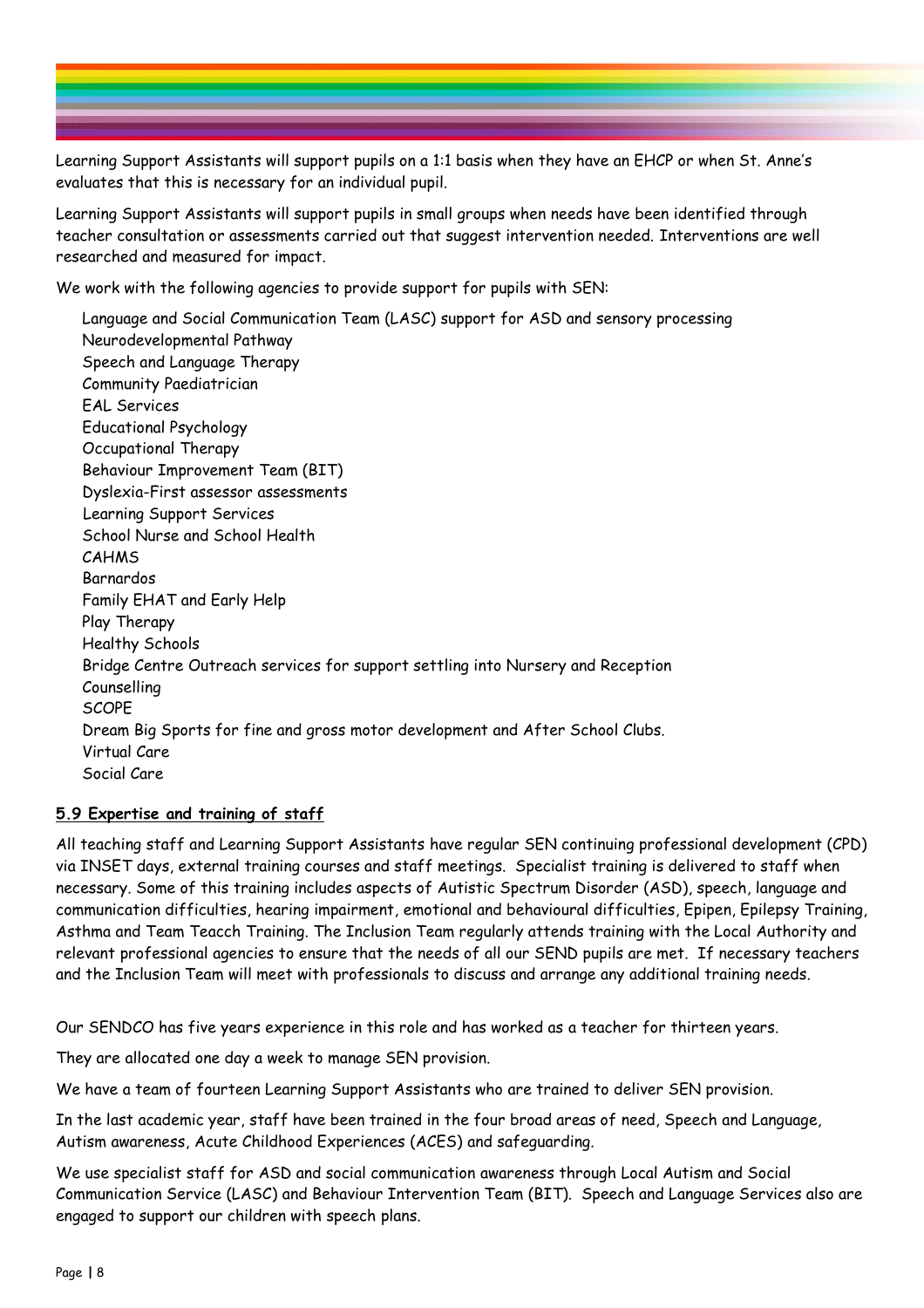# **5.10 Securing equipment and facilities**

To ensure that classrooms and interventions are adequately equipped equipment such as specialist text books, overlays, pencil grips, ear defenders, writing slopes, wobble cushions and sensory equipment are audited and reordered as necessary.

# **5.11 Evaluating the effectiveness of SEN provision**

We evaluate the effectiveness of provision for pupils with SEN by:

- Reviewing pupils' individual progress towards their goals each term, including pupil and parent voice
- Monitoring pupil progress
- Regular book scrutinies and evaluating
- Reviewing the impact of interventions each half term.
- Using pupil questionnaires
- Monitoring by the SENDCO , Senior Leadership Team and Subject Leaders
- Using provision maps to measure progress and impact
- Holding annual reviews for pupils with EHC plans and Provision Panel Funding
- Holding Inclusion Planning Meetings for identified children

# **5.12 Enabling pupils with SEN to engage in activities available to those in the school who do not have SEN**

All of our extra-curricular activities and school visits are available to all our pupils, including our before-and after-school clubs and after-school sports clubs.

All pupils are encouraged to go on our residential trip(s) in Year 6 and school trips for other year groups.

All pupils are encouraged to take part in sports day, school plays, special workshops and after school clubs.

No pupil is ever excluded from taking part in these activities because of their SEN or disability.

At St. Anne's we ensure that there is provision made for:

- Arrangements for the admission of disabled pupils
- At St. Anne's all children are treated fairly and there is regular promotion of equality and diversity through initiatives such as inclusivity and neurodiversity weeks, implementation of SCORE Values and regular reviewing of SEND and Behaviour Policies so that this prevents disabled pupils from being treated less favourably than other pupils
- Timetables and session times and days are reviewed and personalised, as required, for all children to access full curriculum
- St. Anne's Accessibility Plan can be found on the website on the School and Statutory information tab (light blue) and under Policies Tab

## **5.13 Support for improving emotional and social development**

We provide support for pupils to improve their emotional and social development in the following ways:

- Pastoral Support with the Well Being and Welfare Manager (Miss Flaherty) and KC Counselling or Mental Health Practitioner Partnerships is offered where pupil voice is obtained and children's views are prioritized and taken into consideration.
- Pupils with SEN are encouraged to be part of the school council, friendship ambassadors and curriculum ambassadors, house captains and vice captains (Y6) and to be a member of a school house team working in partnership on SCORE Values.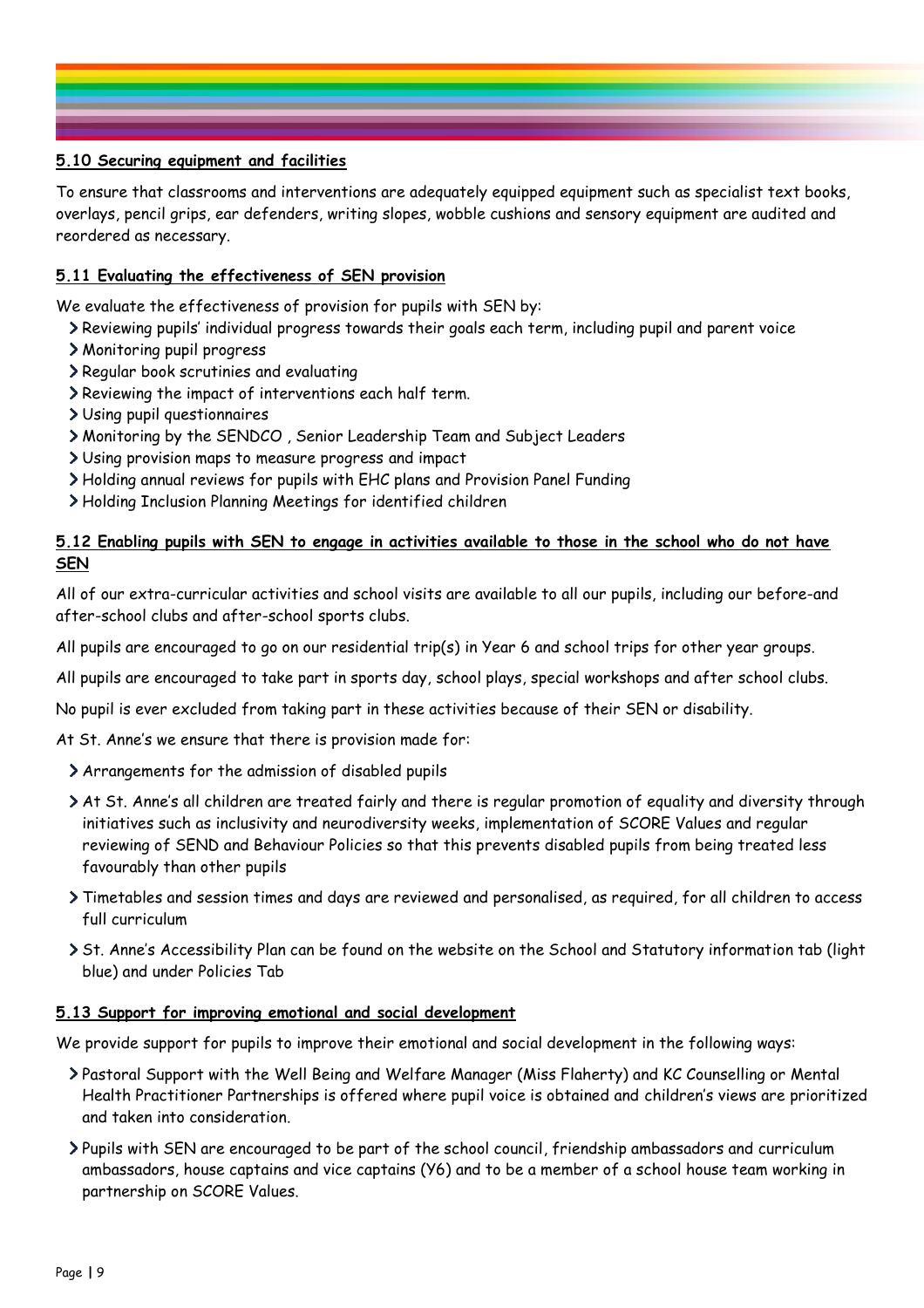- Pupils with SEN are also encouraged to be part of Dream Big Sports after school clubs to promote teamwork and building friendships.
- Workshops are used to educate our pupils around inclusion, anti-bullying and the importance of Mental Health. St. Anne's run a themed assembly approach using 'The Secrets of Success' to support children's well-being, this sits alongside our Jigsaw PSHE Scheme.
- At St. Anne's we have a graduated response to Pastoral Support and Behaviour Support.
- We work in close partnership with CAHMS and Barnardos to support children's well-being and mental health.
- Children requiring an enhanced curriculum are quickly identified and participate in Forest School.
- Staff are trained in Acute Childhood Experiences (ACEs) and trauma based approaches to provision and care for pupils.

## **5.14 Working with other agencies**

There are various stages of SEN and children can often move between them during their time in school as their levels of need change. The Special Educational Needs Code of Practice (2015) gives guidance to schools on meeting the needs of pupils and St.Anne's has invested in relevant staff training to support children. Parents and carers are consulted at each stage of the process and teaching staff will keep parents and carers informed of any decisions made relating to support your child may need. The School Inclusion Team meets regularly with all professionals from School Health, Speech and Language Therapy, Psychology Services, SENDIASS, ADDvanced Solutions and Behavioural Support Services. The school Inclusion team, SENDCO or child's class teacher will speak to parents and carers regarding any referrals to outside agencies which may be required to support your child's learning or which may be carried out as an intervention internally. There is also a wealth of advice on St. Anne's School's website under the SEND tab that can support pupils' SEND and family needs.

# **5.15 Complaints about SEN provision**

The first line of communication for concerns you have about SEND Provision for you child should be made to the class teacher and / or SENDCO in the first instance.

Should you feel further action is necessary you should put your concerns in writing to the Headteacher and if you remain concerned an appointment can be made with the Headteacher.

The parents of pupils with disabilities have the right to make disability discrimination claims to the first-tier SEND tribunal if they believe that our school has discriminated against their children. They can make a claim about alleged discrimination regarding:

- > Exclusions
- Provision of education and associated services
- Making reasonable adjustments, including the provision of auxiliary aids and services

#### **5.16 Contact details of support services for parents of pupils with SEN**

At St. Anne's we aim to listen to concerns around SEND. No pupils, especially those with SEN or disability, will be discriminated against. Funding earmarked by the governing body for special education provision, including staffing, is used effectively for its intended purposes, but if there is a concern around SEND then support can be found at St. Helens IASS (Information Advice and Support Service) is a statutory service. It is a partnership between parents, carers and young people, the voluntary sector and the Children and Young People's Service (CYPS). There is a confidential help line 01744 673428 Website: [www.sthelens.gov.uk/sthelensIASS.](http://www.sthelens.gov.uk/sthelensIASS)